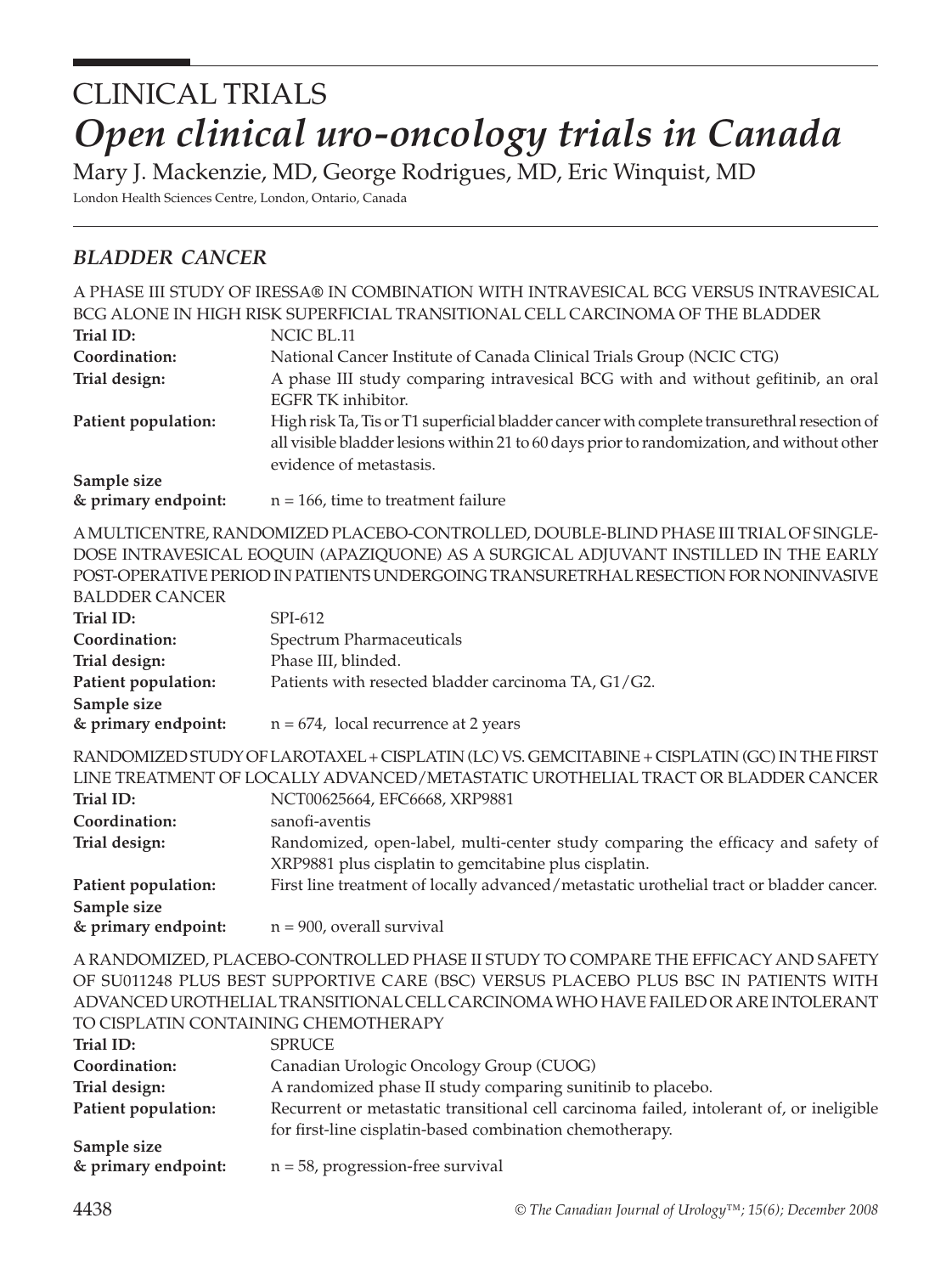## *PROSTATE ADENOCARCINOMA*

## *LOCALIZED PROSTATE CANCER*

*Low Risk*

|                                    | A PHASE III STUDY OF ACTIVE SURVEILLANCE THERAPY AGAINST RADICAL TREATMENT IN PATIENTS       |
|------------------------------------|----------------------------------------------------------------------------------------------|
|                                    | DIAGNOSED WITH FAVORABLE RISK PROSTATE CANCER (START)                                        |
| Trial ID:                          | NCIC CTG PR11                                                                                |
| Coordination:                      | <b>NCIC CTG</b>                                                                              |
| Trial design:                      | A phase III study comparing radical prostatectomy or radical radiotherapy at the             |
|                                    | time of initial diagnosis to active surveillance and selective intervention based on         |
|                                    | pre-specified biochemical, histological or clinical criteria.                                |
| Patient population:                | Suitable candidates for radical prostatectomy or radiotherapy. No previous treatment         |
|                                    | for prostate cancer for greater than 6 months. Favorable risk as defined by the following:   |
|                                    | clinical stage T1b, T1c, T2a or T2b, surgical Gleason score $<= 6$ , PSA $<= 10.0$ ng/ml.    |
| Sample size                        |                                                                                              |
| & primary endpoint:                | $n = 2130$ , disease specific survival                                                       |
|                                    | A PHASE III RANDOMIZED STUDY OF HYPOFRACTIONATED 3D-CRT/IMRT VERSUS CONVENTIONALLY           |
|                                    | FRACTIONATED 3D-CRT/IMRT IN PATIENTS WITH FAVORABLE-RISK PROSTATE CANCER                     |
| <b>Trial ID:</b>                   | <b>RTOG 0415</b>                                                                             |
| Coordination:                      | Radiation Therapy Oncology Group (RTOG)                                                      |
| Trial design:                      | A randomized phase III non-inferiority trial assessing hypofractionated radiation of 70 Gy   |
|                                    | in 28 fractions to the prostate versus standard fractionation of 73.8 Gy in 41 fractions.    |
| Patient population:                | Low-risk localized prostate cancer.                                                          |
| Sample size                        |                                                                                              |
| & primary endpoint:                | $n = 1067$ , disease-free survival                                                           |
|                                    |                                                                                              |
| Intermediate Risk                  |                                                                                              |
|                                    |                                                                                              |
|                                    | PROSTATE FRACTIONATED IRRADIATION TRIAL (PROFIT)                                             |
| Coordination:                      | Ontario Clinical Oncology Group (OCOG)                                                       |
| Trial design:                      | A phase III study assessing the relative efficacy of dose-escalated radiation therapy (78 Gy |
|                                    | in 39 fractions) versus a hypofractionated course of radiation (6000 Gy in 20 fractions).    |
| Patient population:                | Intermediate-risk prostate cancer.                                                           |
| Sample size                        |                                                                                              |
| & primary endpoint:                | $n = 1204$ , biochemical (PSA) failure                                                       |
|                                    |                                                                                              |
| High Risk                          |                                                                                              |
|                                    | A PHASE III STUDY OF NEOADJUVANT DOCETAXEL AND ANDROGEN SUPPRESSION PLUS RADIATION           |
|                                    | THERAPY VERSUS ANDROGEN SUPPRESSION ALONE PLUS RADIATION THERAPY FOR HIGH-RISK               |
|                                    | LOCALIZED ADENOCARCINOMA OF THE PROSTATE (DART)                                              |
| Trial ID:                          | NCIC PR12                                                                                    |
| Coordination:                      | NCIC CTG                                                                                     |
| Trial design:                      | A randomized phase III relative efficacy assessment of 3 years of androgen suppression       |
|                                    | combined with radical external beam radiation therapy (70 Gy-73 Gy) plus or minus            |
|                                    | neoadjuvant docetaxel chemotherapy (four cycles, 75 mg/m <sup>2</sup> q21 days).             |
| Patient population:                | High-risk prostate cancer.                                                                   |
| Sample size<br>& primary endpoint: | $n = 530$ , disease-free survival                                                            |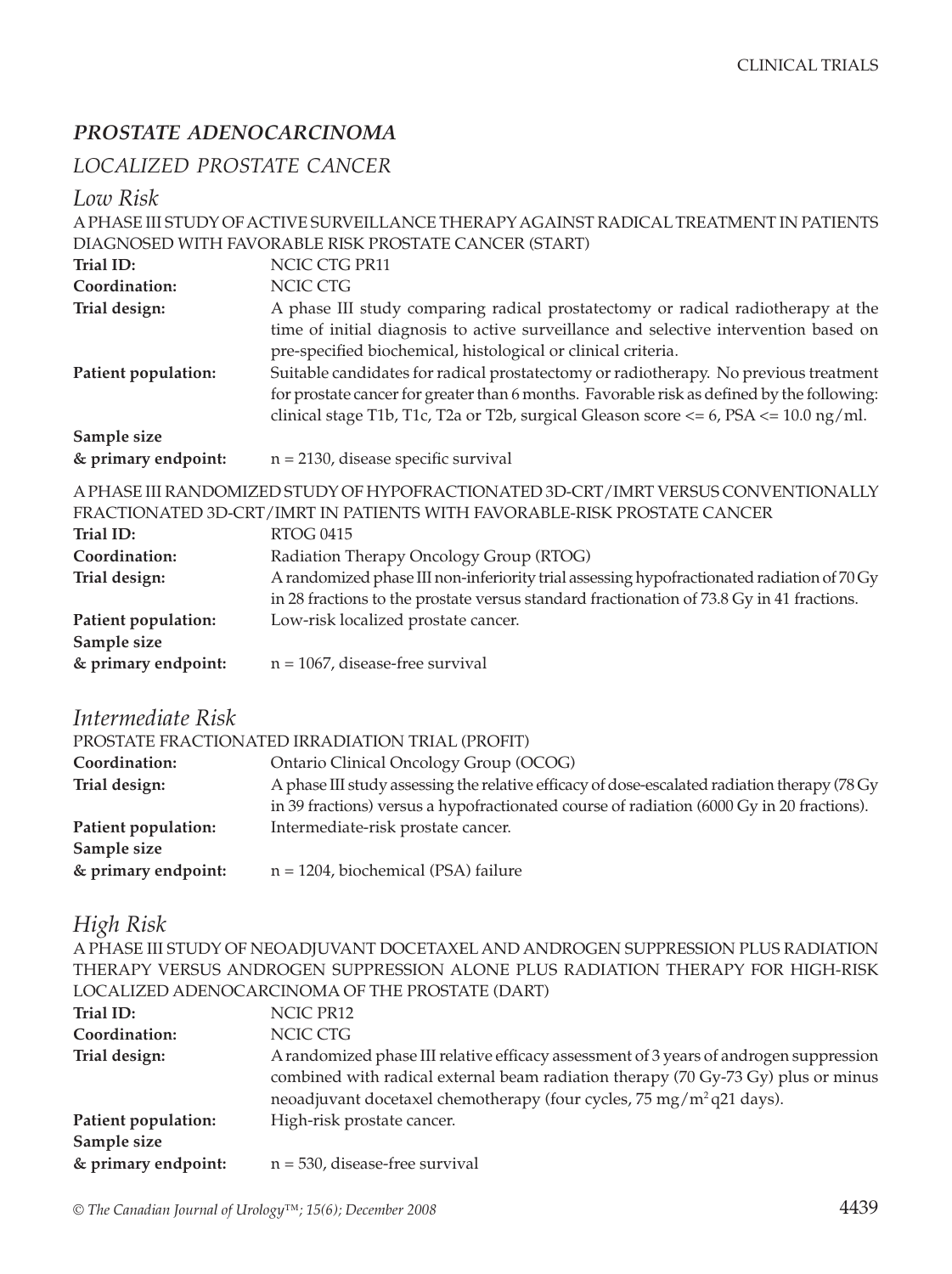#### RANDOMIZED PHASE III STUDY OF NEO-ADJUVANT DOCETAXEL AND ANDROGEN DEPRIVATION PRIOR TO RADICAL PROSTATECTOMY VERSUS IMMEDIATE RADICAL PROSTATECTOMY IN PATIENTS WITH HIGH-RISK, CLINICALLY LOCALIZED PROSTATE CANCER

| Trial ID:                          | NCIC PRC3                                                                                                                                                                                                                                                                                                      |
|------------------------------------|----------------------------------------------------------------------------------------------------------------------------------------------------------------------------------------------------------------------------------------------------------------------------------------------------------------|
| Coordination:                      | Intergroup (Cancer and Leukemia Group B)                                                                                                                                                                                                                                                                       |
| Trial design:                      | A phase III comparison of neoadjuvant chemohormonal therapy with goserelin or<br>leuprolide for 18-24 weeks with docetaxel IV every 3 weeks for up to six courses<br>followed by radical prostatectomy with staging pelvic lymphadenectomy versus<br>radical prostatectomy with staging lymphadenectomy alone. |
| Patient population:<br>Sample size | High-risk prostate cancer.                                                                                                                                                                                                                                                                                     |
| & primary endpoint:                | $n = 750$ , 3 year biochemical progression-free survival                                                                                                                                                                                                                                                       |
|                                    | A PHASE III PROTOCOL OF ANDROGEN SUPPRESSION (AS) AND 3DCRT/IMRT VS AS AND 3DCRT/IMRT                                                                                                                                                                                                                          |
|                                    | FOLLOWED BY CHEMOTHERAPY WITH DOCETAXEL AND PREDNISONE FOR LOCALIZED, HIGH-RISK                                                                                                                                                                                                                                |
| PROSTATE CANCER                    |                                                                                                                                                                                                                                                                                                                |
| Trial ID:                          | <b>RTOG 0521</b>                                                                                                                                                                                                                                                                                               |
| Coordination:                      | <b>RTOG</b>                                                                                                                                                                                                                                                                                                    |
| Study type:                        | Cooperative group                                                                                                                                                                                                                                                                                              |
| Trial design:                      | A randomized phase III relative efficacy assessment of 2 years of androgen suppression<br>combined with radical external beam radiation therapy (72 Gy-75.6 Gy) with or without<br>adjuvant docetaxel chemotherapy (six cycles, 75 mg/m <sup>2</sup> q21 days).                                                |
| Patient population:<br>Sample size | High-risk prostate cancer.                                                                                                                                                                                                                                                                                     |
| & primary endpoint:                | $n = 600$ , overall survival                                                                                                                                                                                                                                                                                   |
|                                    | PHASE III, DOUBLE-BLIND, PLACEBO-CONTROLLED STUDY TO EVALUATE THE EFFICACY OF ZOMETA®<br>FOR THE PREVENTION OF OSTEOPOROSIS AND ASSOCIATED FRACTURES IN PATIENTS RECEIVING                                                                                                                                     |
|                                    | RADIATION THERAPY AND LONG TERM LHRH AGONISTS FOR HIGH-GRADE AND/OR LOCALLY                                                                                                                                                                                                                                    |
| ADVANCED PROSTATE CANCER           |                                                                                                                                                                                                                                                                                                                |
| Trial ID:                          | <b>RTOG 0518</b>                                                                                                                                                                                                                                                                                               |
| Coordination:                      | <b>RTOG</b>                                                                                                                                                                                                                                                                                                    |
| Trial design:                      | This randomized phase III trial is studying zoledronate versus placebo in the prevention                                                                                                                                                                                                                       |
|                                    | of osteoporosis and bone fractures in patients with locally advanced nonmetastatic prostate<br>cancer undergoing radiation therapy and hormone therapy.                                                                                                                                                        |
| Patient population:                | Prostate cancer diagnosed within the past 6 months, clinical stage T3 OR Gleason score                                                                                                                                                                                                                         |

≥ 8 OR PSA ≥ 30 ng/mL OR Gleason score ≥ 7 and PSA ≥ 15 ng/mL, baseline T score > -2.5 in both the L spine and the total hip by dual x-ray absorptiometry scan, and scheduled to receive a LHRH agonist for  $\geq 1$  year. **Sample size** 

**& primary endpoint:** n = 1272, freedom from any bone fracture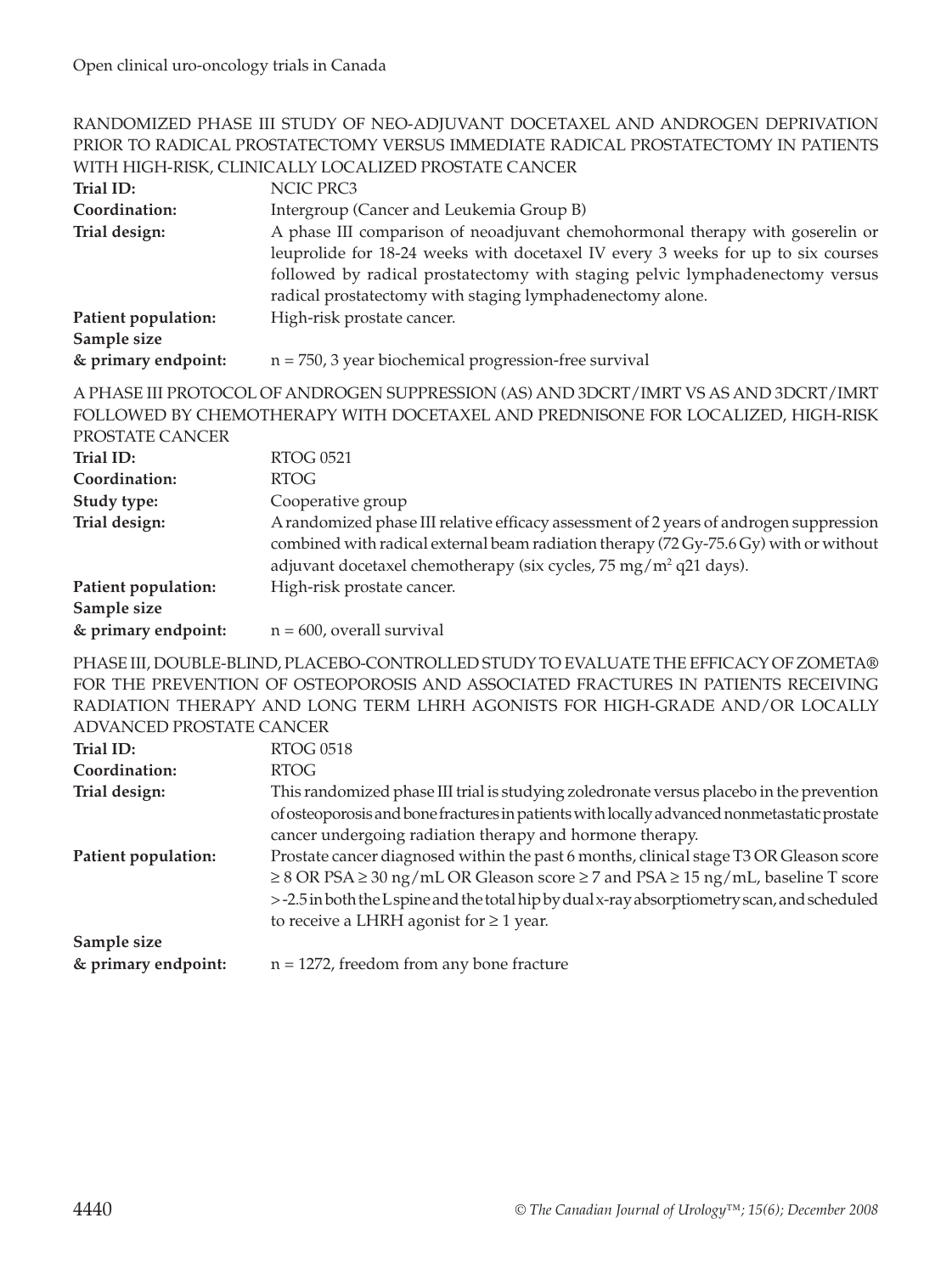#### *POST-RADICAL PROSTATECTOMY*

| RADIOTHERAPY AND ANDROGEN DEPRIVATION IN COMBINATION AFTER LOCAL SURGERY        |
|---------------------------------------------------------------------------------|
|                                                                                 |
| NCIC PR13                                                                       |
| Intergroup (MRC)                                                                |
| A phase III study investigating immediate or deferred radiation with or without |
| androgen deprivation therapy post radical prostatectomy.                        |
| All men post radical prostatectomy.                                             |
|                                                                                 |
| $n = 5100$ , disease-specific survival as primary endpoint                      |
|                                                                                 |

#### *BIOCHEMICALLY RELAPSED PROSTATE CANCER*

A PHASE II TRIAL OF SHORT-TERM ANDROGEN DEPRIVATION WITH PELVIC LYMPH NODE OR PROSTATE BED ONLY RADIOTHERAPY (SPORT) IN PROSTATE CANCER PATIENTS WITH A RISING PSA AFTER RADICAL PROSTATECTOMY **Trial ID:** RTOG 0534 **Coordination:** RTOG **Trial design:** Phase II comparing radiotherapy alone to radiotherapy with short-term androgen deprivation. **Patient population:** Males who have undergone radical prostatectomy, followed by PSA rise to > 0.2 ng/ml. **Sample size & primary endpoint:** n = 1764, 5-year freedom from progression A RANDOMIZED COMPARISON OF IMMEDIATE VERSUS DEFERRED ANDROGEN DEPRIVATION THERAPY USING GOSERELIN FOR RECURRENT PROSTATE CANCER AFTER RADICAL RADIOTHERAPY **Trial ID:** ELAAT **Coordination:** OCOG **Trial design:** A phase III trial comparing immediate to deferred androgen deprivation therapy. **Patient population:** Patients who have undergone prior radical radiation for prostate cancer and are now experiencing a biochemical recurrence. **Sample size & primary endpoint:** n = 1100, time to androgen independent disease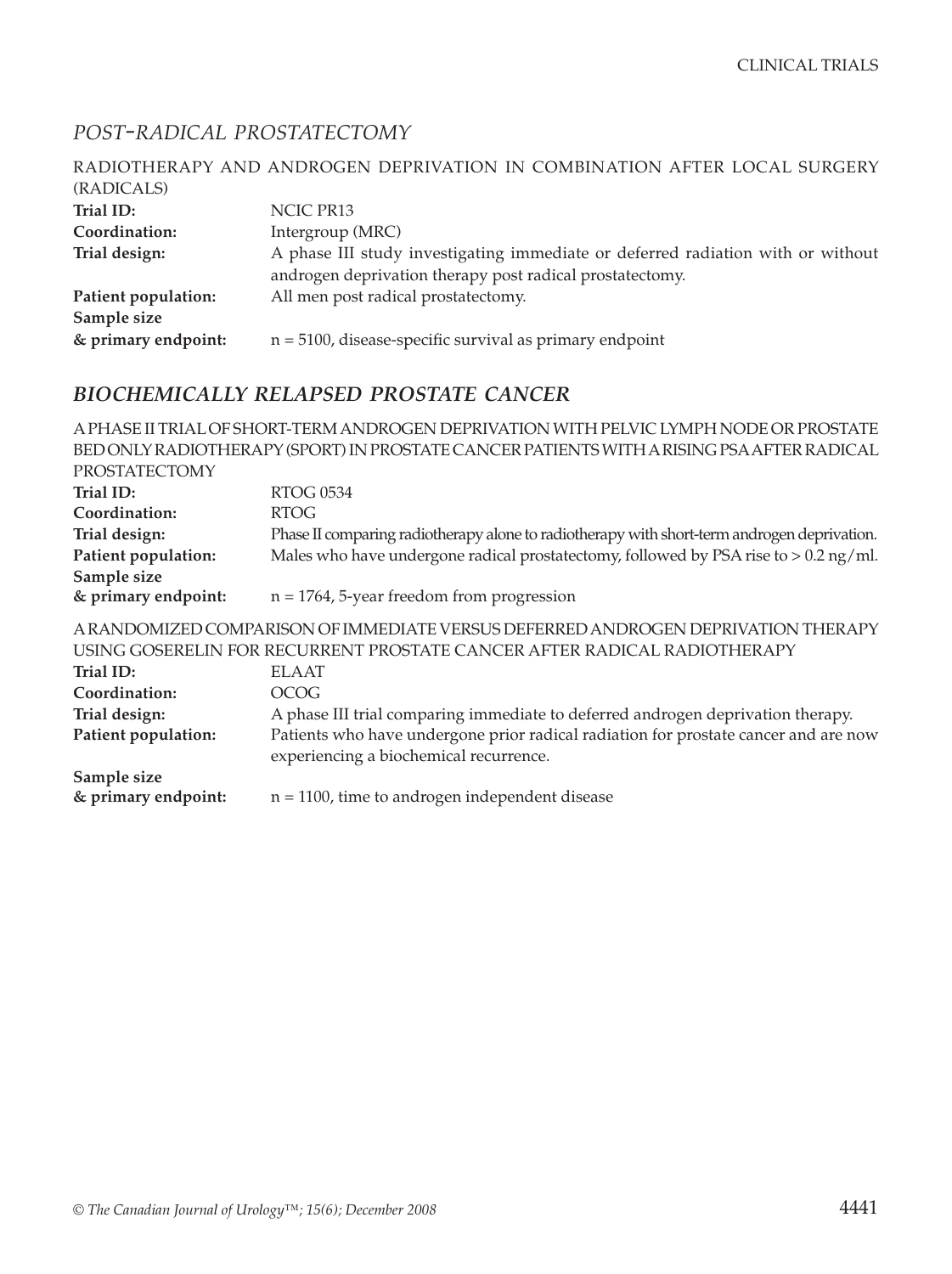### *METASTATIC PROSTATE CANCER*

|                                    | PHASE III STUDY OF INTERMITTENT ANDROGEN DEPRIVATION IN PATIENTS WITH STAGE D2 PROSTATE                                                                                                                                                                                                                                                                                                                                                                                                                                                                                                                            |
|------------------------------------|--------------------------------------------------------------------------------------------------------------------------------------------------------------------------------------------------------------------------------------------------------------------------------------------------------------------------------------------------------------------------------------------------------------------------------------------------------------------------------------------------------------------------------------------------------------------------------------------------------------------|
| <b>CANCER</b>                      |                                                                                                                                                                                                                                                                                                                                                                                                                                                                                                                                                                                                                    |
| Trial ID:                          | NCIC PR8, SWOG-9346                                                                                                                                                                                                                                                                                                                                                                                                                                                                                                                                                                                                |
| Coordination:                      | Intergroup (SWOG)                                                                                                                                                                                                                                                                                                                                                                                                                                                                                                                                                                                                  |
| Trial design/treatment:            | Randomized, multicenter study. Induction therapy: Patients receive combined androgen-<br>deprivation (CAD) therapy comprising goserelin subcutaneously once a month and oral<br>bicalutamide once daily for 8 courses (7 months). Patients are then randomized to 1 of 2<br>consolidation regimens. Arm I continuous CAD until disease progression. Arm II (intermittent<br>CAD): Patients undergo observation only in the absence of rising prostate-specific antigen<br>(PSA) or clinical symptoms of progressive disease. Patients with rising PSA or progressive<br>disease begin CAD as in induction therapy. |
| Patient population:                | Histologically or cytologically confirmed adenocarcinoma of the prostate, clinical stage<br>D2 as evidenced by soft tissue and/or bony metastases.                                                                                                                                                                                                                                                                                                                                                                                                                                                                 |
| Sample size<br>& primary endpoint: | $n = 1512$ , quality of life                                                                                                                                                                                                                                                                                                                                                                                                                                                                                                                                                                                       |

A RANDOMIZED, DOUBLE-BLIND, PLACEBO-CONTROLLED PHASE III STUDY OF EARLY VERSUS STANDARD ZOLEDRONIC ACID TO PREVENT SKELETAL RELATED EVENTS IN MEN WITH PROSTATE CANCER METASTATIC TO BONE

| $\sim$ - $\sim$ - $\sim$ - $\sim$ - $\sim$ - $\sim$ - $\sim$ |                                                                                         |
|--------------------------------------------------------------|-----------------------------------------------------------------------------------------|
| Trial ID:                                                    | NCIC PRC2                                                                               |
| Coordination:                                                | Intergroup (Cancer and Leukemia Group B)                                                |
| Trial design:                                                | A phase III study comparing treatment with zoledronic acid at the time of initiation of |
|                                                              | androgen deprivation therapy for metastatic prostate cancer to treatment at time of     |
|                                                              | progression to hormone-refractory disease.                                              |
| Patient population:                                          | Metastatic prostate cancer with at least one bone metastasis by radiographic imaging    |
|                                                              | receiving androgen deprivation therapy.                                                 |
| Sample size                                                  |                                                                                         |
| & primary endpoint:                                          | $n = 680$ , time to first skeletal related event                                        |

#### *HORMONE REFRACTORY PROSTATE CANCER*

|                                                                                                                                                                                                 | A PHASE III TRIAL OF ZD4054 (ENDOTHELIN A ANTAGONIST) IN NON-METASTATIC HORMONE         |
|-------------------------------------------------------------------------------------------------------------------------------------------------------------------------------------------------|-----------------------------------------------------------------------------------------|
| RESISTANT PROSTATE CANCER                                                                                                                                                                       |                                                                                         |
| Trial ID:                                                                                                                                                                                       | ENTHUSE M0/D4320C00015                                                                  |
| Coordination:                                                                                                                                                                                   | AstraZeneca                                                                             |
| Trial design:                                                                                                                                                                                   | Placebo controlled phase III trial to assess effectiveness of ZD4054 in HRPC            |
| Patient population:                                                                                                                                                                             | HRPC with rising PSA after surgical or medical castration but no evidence of metastases |
| Sample size                                                                                                                                                                                     |                                                                                         |
| & primary endpoint:                                                                                                                                                                             | 1500, progression-free and overall survival                                             |
| A PHASE III RANDOMIZED DOUBLE-BLIND STUDY TO ASSESS THE EFFICACY AND SAFETY OF 10 MG<br><u>ED 105 LIEDOUG DI LOEDO ILI DIEIBLIEG UJEU ILODI (OLIE DEGIOELLIE DDOGE UEL O LIJOED LIJED DOLIE</u> |                                                                                         |

ZD4054 VERSUS PLACEBO IN PATIENTS WITH HORMONE-RESISTANT PROSTATE CANCER AND BONE METASTASES WHO ARE PAIN-FREE OR MILDLY SYMPTOMATIC

| Trial ID:           | <b>ENTHUSE M1/D4320C00014</b>                                      |
|---------------------|--------------------------------------------------------------------|
| Coordination:       | <b>AstraZeneca</b>                                                 |
| Trial design:       | Placebo controlled phase III trial                                 |
| Patient population: | HRPC with mildly/asymptomatic bone metastases, chemotherapy-naïve. |
| Sample size         |                                                                    |
| & primary endpoint: | 1,500 progression-free survival                                    |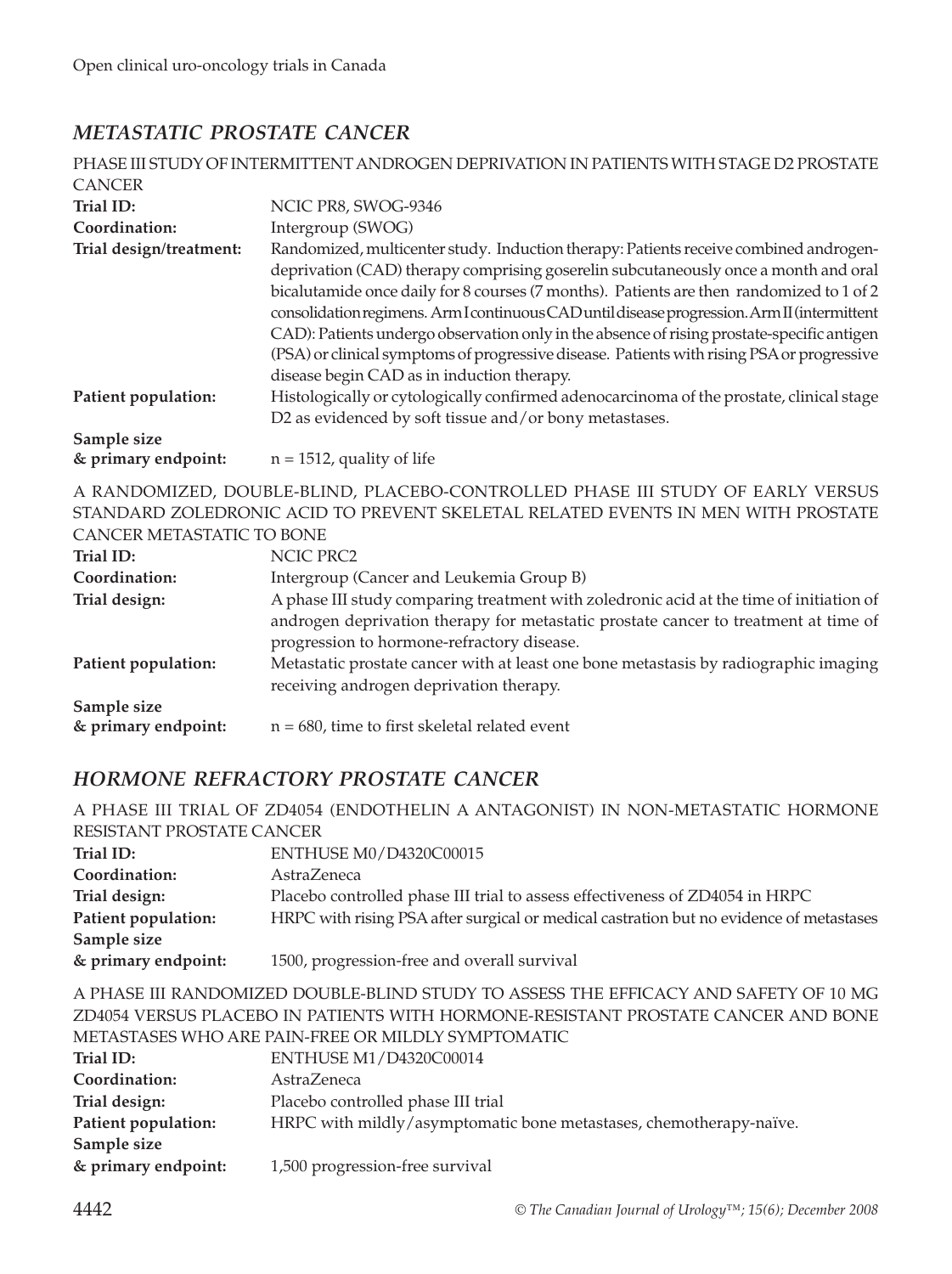|                     | AFLIBERCEPT VERSUS PLACEBO EVERY 3 WEEKS IN PATIENTS TREATED WITH DOCETAXEL/PREDNISONE                                                                 |
|---------------------|--------------------------------------------------------------------------------------------------------------------------------------------------------|
|                     | FOR METASTATIC ANDROGEN INDEPENDENT PROSTATE CANCER                                                                                                    |
| Trial ID:           | VENICE/EFC6546                                                                                                                                         |
| Coordination:       | sanofi-aventis                                                                                                                                         |
| Trial design:       | A phase III study comparing the addition of aflibercept to standard docetaxel/<br>prednisone.                                                          |
| Patient population: | Metastatic hormone-refractory prostate cancer and no prior palliative chemotherapy.                                                                    |
| Sample size         |                                                                                                                                                        |
| & primary endpoint: | $n = 1200$ , overall survival                                                                                                                          |
|                     | A RANDOMIZED, OPEN-LABEL MULTICENTRE STUDY OF XRP-6258 AT 25 MG/M <sup>2</sup> IN COMBINATION WITH                                                     |
|                     | PREDNISONE EVERY 3 WEEKS COMPARED TO MITOXANTRONE IN COMBINATION WITH PREDNISONE                                                                       |
|                     | FOR THE TREATMENT OF HORMONE-REFRACTORY METASTATIC PROSTATE CANCER PREVIOUSLY                                                                          |
|                     | TREATED WITH A TAXOTERE-CONTAINING REGIMEN                                                                                                             |
| Coordination:       | sanofi-aventis                                                                                                                                         |
| Trial design:       | Randomized phase III                                                                                                                                   |
| Patient population: | Hormone-refractory prostate cancer previously treated with docetaxel.                                                                                  |
| Sample size         |                                                                                                                                                        |
| & primary endpoint: | $n = 720$ , overall survival                                                                                                                           |
|                     | A PHASE III, RANDOMIZED, DOUBLE-BLIND, PLACEBO-CONTROLLED STUDY OF ABIRATERONE ACETATE                                                                 |
|                     | (CB7630) PLUS PREDNISONE IN PATIENTS WITH METASTATIC CASTRATION-RESISTANT PROSTATE                                                                     |
|                     | CANCER WHO HAVE FAILED DOCETAXEL-BASED CHEMOTHERAPY                                                                                                    |
| Trial ID:           | COU-AA-301                                                                                                                                             |
| Coordination:       | Cougar Biotechnology Inc.                                                                                                                              |
| Trial design:       | Randomized phase III                                                                                                                                   |
| Patient population: | A phase III study comparing abiraterone acetate 1000 mg PO daily plus prednisone 5 mg                                                                  |
|                     | PO bid to placebo plus prednisone.                                                                                                                     |
| Patient population: | Metastatic hormone-refractory prostate cancer previously treated with one or two<br>chemotherapy regimens, one of which must have contained docetaxel. |
| Sample size         |                                                                                                                                                        |

A MULTICENTRE, RANDOMIZED, DOUBLE-BLIND STUDY COMPARING THE EFFICACY AND SAFETY OF

**& primary endpoint:** n = 1158, overall survival